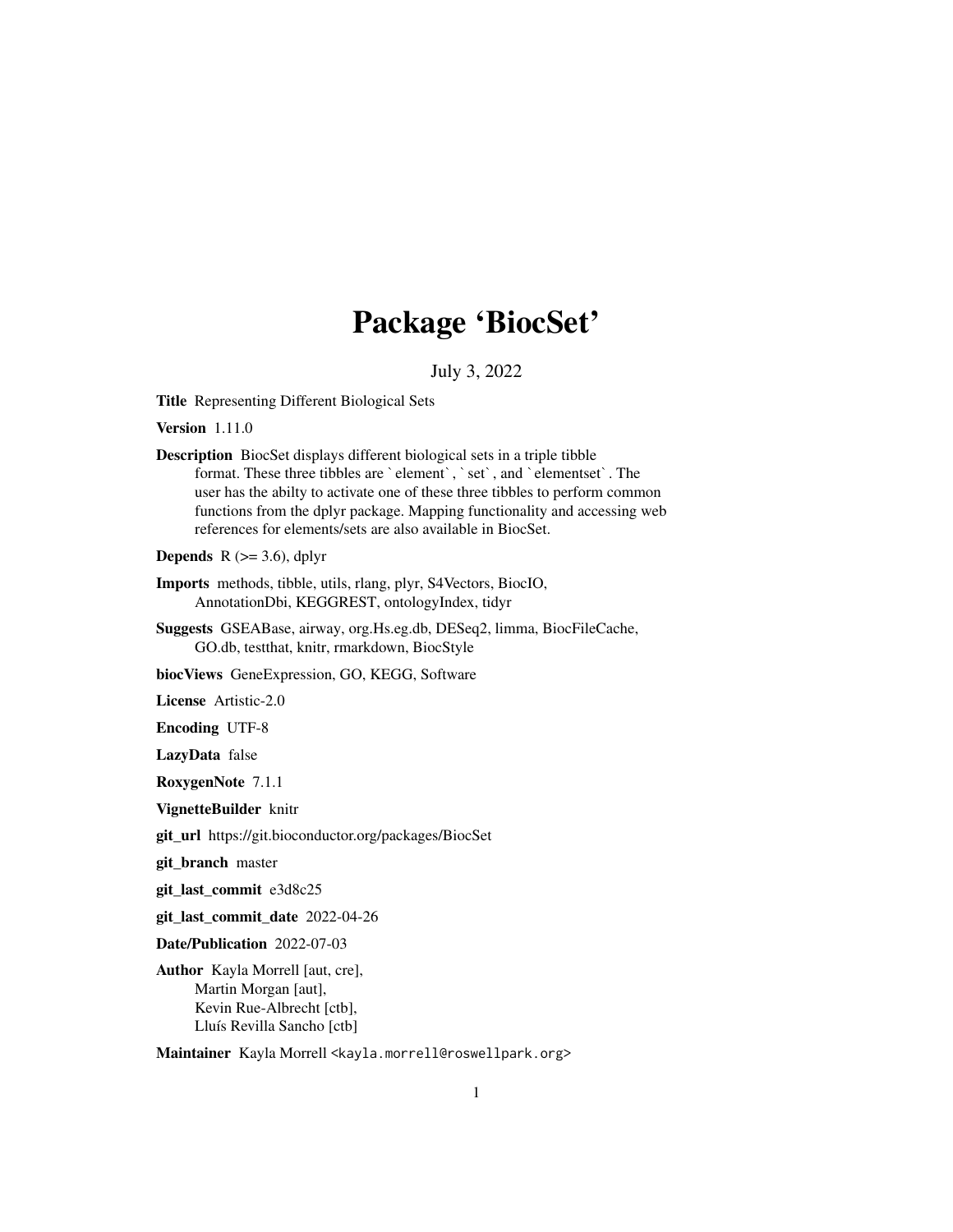## <span id="page-1-0"></span>R topics documented:

| Index | 16 |
|-------|----|

BiocSet *BiocSet class*

### Description

character()

The BiocSet constructor, the show method, the slot accessors, and creating a BiocSet object from an element set tibble rather than character vector(s).

### Usage

```
BiocSet(..., metadata = list(), active = c("elementset", "element", "set"))
## S4 method for signature 'BiocSet'
show(object)
es_element(x)
## S4 method for signature 'BiocSet'
es_element(x)
es_set(x)
## S4 method for signature 'BiocSet'
es_set(x)
es_elementset(x)
## S4 method for signature 'BiocSet'
```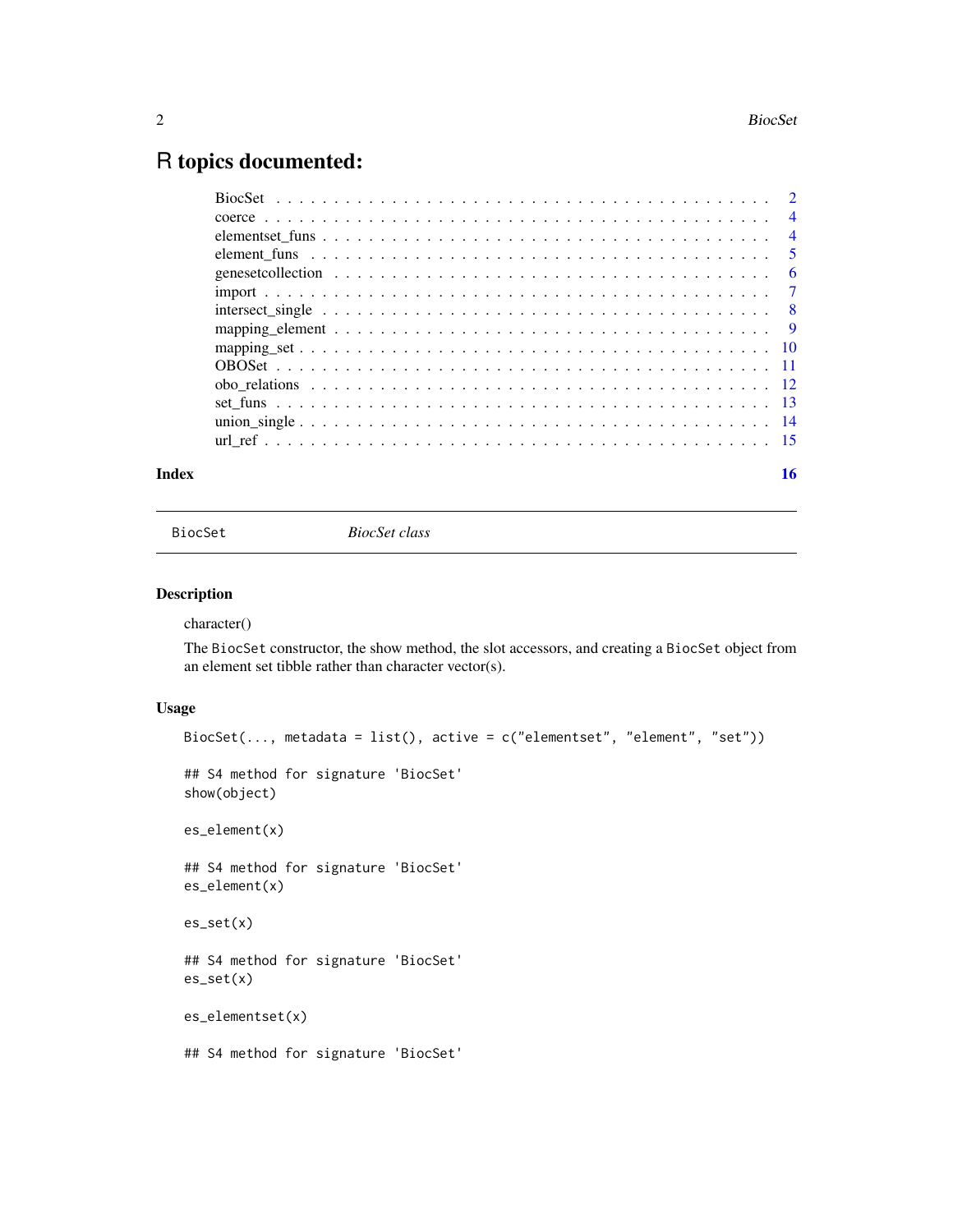#### BiocSet 3

es\_elementset(x)

```
BiocSet_from_elementset(elementset, element, set, metadata)
```
### Arguments

|              | Named character() vectors of element sets, or a named list of character() vectors.<br>Each character vector is an element set. The names of the character vectors are<br>the names of the sets. |
|--------------|-------------------------------------------------------------------------------------------------------------------------------------------------------------------------------------------------|
| metadata     | A list() with arbitrary content, describing the set.                                                                                                                                            |
| active       | A character(1) to indicate which tibble is active. The default is "element set".                                                                                                                |
| object       | A BiocSet object.                                                                                                                                                                               |
| $\mathsf{x}$ | A BiocSet object.                                                                                                                                                                               |
| elementset   | A tibble with element set information.                                                                                                                                                          |
| element      | A tibble with element information.                                                                                                                                                              |
| set          | A tibble with set information.                                                                                                                                                                  |

### Value

An S4 BiocSet object shown as a tripple tibble, where each slot is a tibble.

### Slots

element The element tibble from 'tbl\_elementset' set The set tibble from 'tbl\_elementset' elementset The elementset tibble created from user input active A character(1), indicates which tibble is active metadata A list() with arbitrary elements describing the set

### Examples

```
BiocSet(set1 = letters, set2 = LETTERS)
lst <- list(set1 = letters, set2 = LETTERS)
BiocSet(lst)
set.seed(123)
element <-
   tibble(
      element = letters[1:10],
       v1 = sample(10),
       v2 = sample(10))
set <-
   tibble(
       set = LETTERS[1:2],v1 = sample(2),
       v2 = sample(2)
```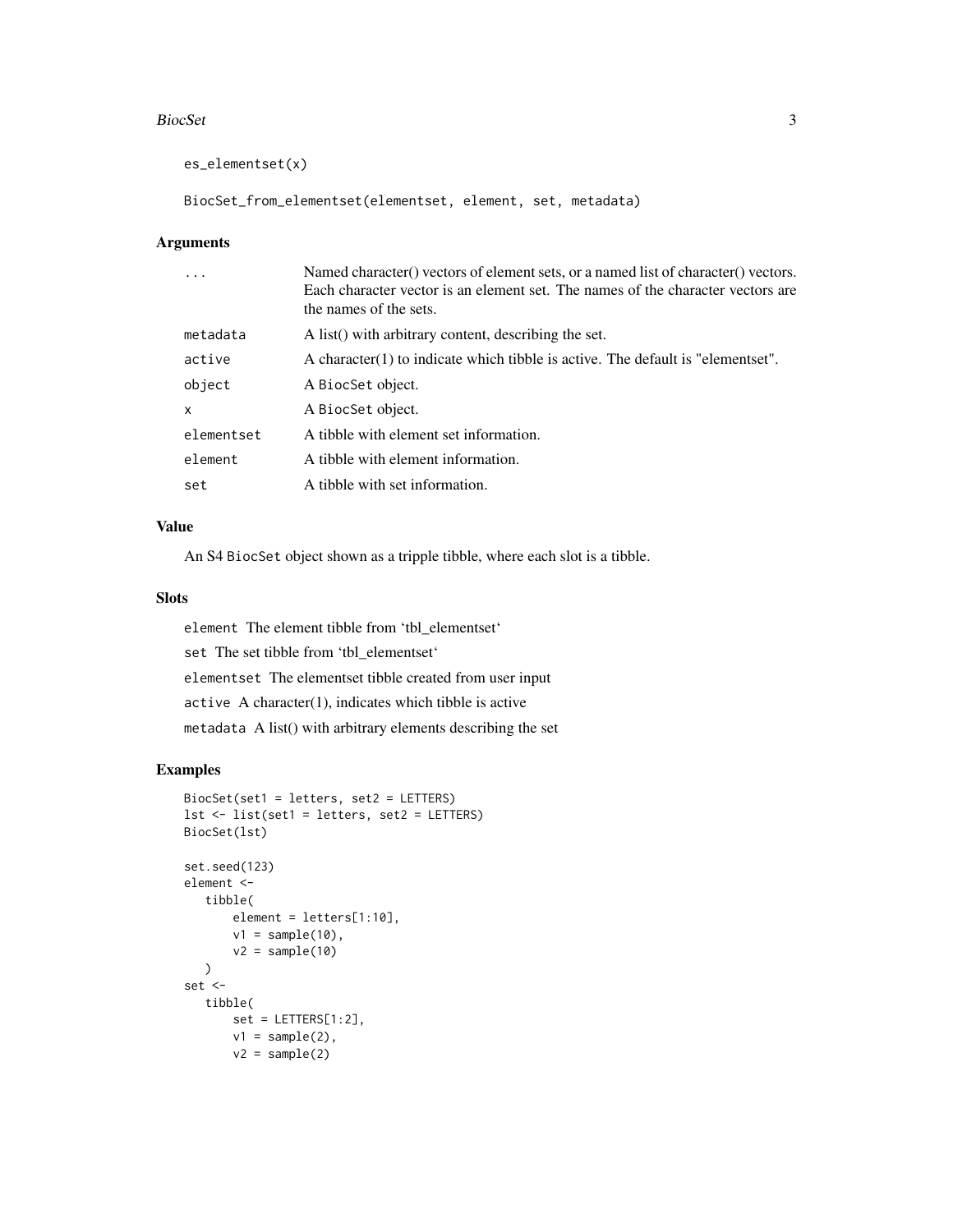```
)
elementset <-
   tibble(
       element = letters[1:10],
       set = sample(LETTERS[1:2], 10, TRUE)
   \mathcal{L}BiocSet_from_elementset(elementset, element, set)
```
coerce *as("BiocSet", "list")*

#### Description

as("BiocSet", "list")

elementset\_funs *Functions applied to elementsets in a* BiocSet *object*

#### Description

All of the major methods applied to a BiocSet object can be explicitly applied to the elementset tibble. These functions bypass the need to use the es\_activate function by indicating what function should be used on the elementset tibble.

### Usage

```
filter_elementset(.data, ...)
select_elementset(.data, ...)
mutate_elementset(.data, ...)
summarise_elementset(.data, ...)
arrange_elementset(.data, ...)
left_join_elementset(.data, ...)
tibble_from_elementset(.data)
data.frame_from_elementset(.data)
```

| .data    | A BiocSet object.                            |
|----------|----------------------------------------------|
| $\cdots$ | Additional arguments passed to the function. |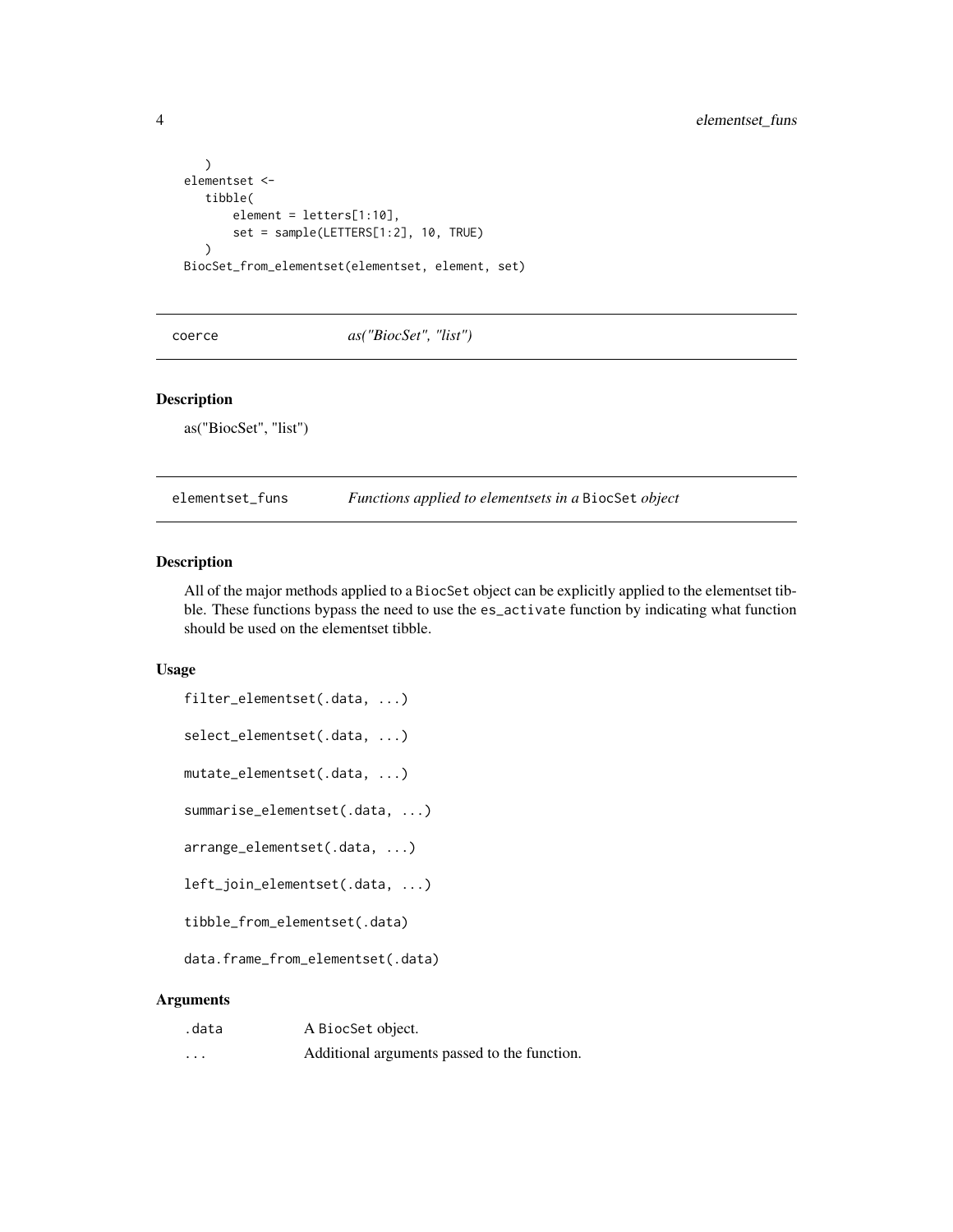### <span id="page-4-0"></span>element\_funs 5

### Value

A BiocSet object. For tibble\_from\_elementset, a tibble. For data.frame\_from\_elementset, a data.frame.

#### Examples

```
es <- BiocSet(set1 = letters, set2 = LETTERS)
filter_elementset(es, element == "a" | element == "A")
es %>% select_elementset(element)
es %>% mutate_elementset(pval = rnorm(1:52))
es %>% summarise_elementset(n = n())
es %>% arrange_elementset(desc(element))
tbl <- tibble(x = 5:6, y = c("set1", "set2"))es %>% left_join_elementset(tbl, by = c(set = "y"))
tibble_from_elementset(es)
data.frame_from_elementset(es)
```
element\_funs *Functions applied to elements in a* BiocSet *object*

#### Description

All of the major methods applied to a BiocSet object can be explicitly applied to the element tibble. These functions bypass the need to use the es\_activate function by indicating what function should be used on the element tibble.

#### Usage

```
filter_element(.data, ...)
select_element(.data, ...)
mutate_element(.data, ...)
summarise_element(.data, ...)
arrange_element(.data, ...)
left_join_element(.data, ...)
```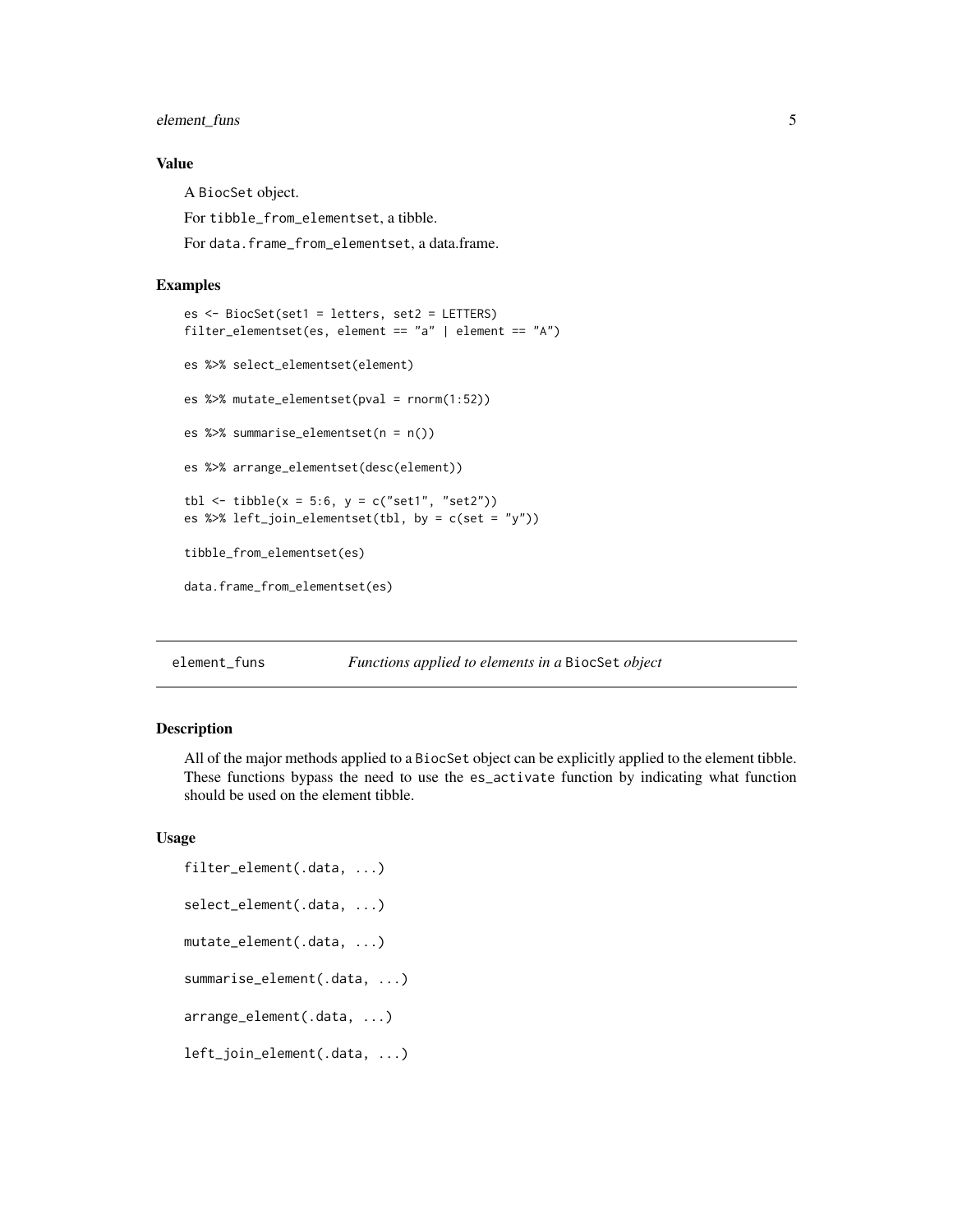```
tibble_from_element(.data, how = unlist)
```
data.frame\_from\_element(.data, how = unlist)

#### Arguments

| .data | A BiocSet object.                            |
|-------|----------------------------------------------|
| .     | Additional arguments passed to the function. |
| how   | Multiple entries will become a list.         |

### Value

A BiocSet object.

For tibble\_from\_element, a tibble.

For data.frame\_from\_element, a data.frame.

#### Examples

```
es <- BiocSet(set1 = letters, set2 = LETTERS)
filter_element(es, element == "a")
es %>% select_element(element)
es %>% mutate_element(pval = rnorm(1:52))
es %>% summarise_element(n = n())
es %>% arrange_element(desc(element))
tbl \le tibble(x = 1:5, y = letters[1:5])
es \leq BiocSet(set1 = letters[c(1,3,5)], set2 = letters[c(2,4)])
left_join_element(es, tbl, by = c(element = "y"))
tibble_from_element(es)
data.frame_from_element(es)
```
genesetcollection *GeneSetCollection*

### Description

The following functions deal with converting a BiocSet object into a GeneSetCollection object, or vice versa.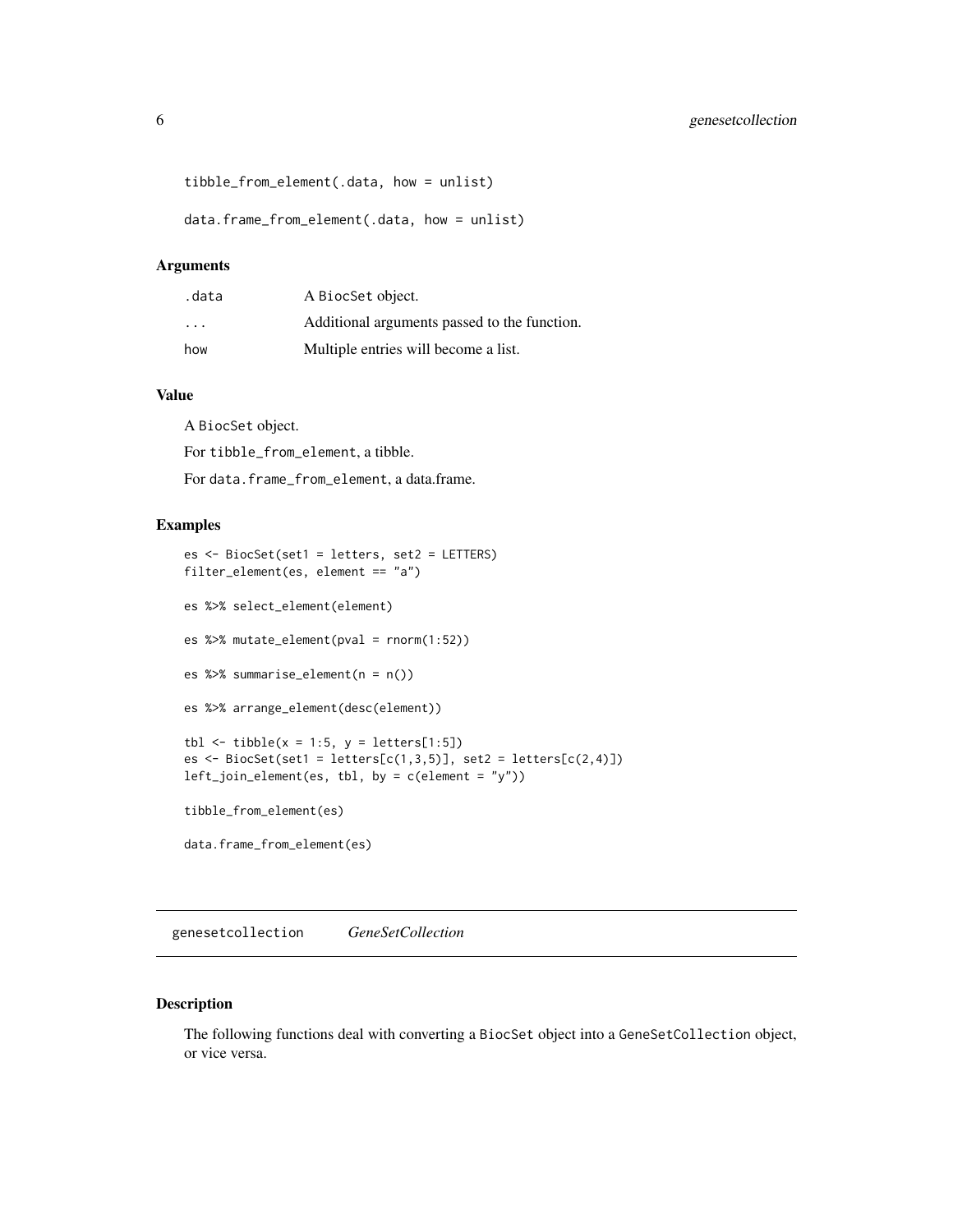#### <span id="page-6-0"></span>import 7

### Usage

GeneSetCollection\_from\_BiocSet(biocset)

```
BiocSet_from_GeneSetCollection(gsc)
```
#### Arguments

| biocset | The BiocSet object that will become a GeneSetCollection object. |
|---------|-----------------------------------------------------------------|
| gsc     | The GeneSetCollection that will become a BiocSet object.        |

### Value

For 'GeneSetCollection\_from\_BiocSet()', a GeneSetCollection.

For 'BiocSet\_from\_GeneSetCollection()', a BiocSet object.

#### Examples

```
biocset <- BiocSet(set1 = letters, set2 = LETTERS)
gsc <- GeneSetCollection_from_BiocSet(biocset)
gsc
```
BiocSet\_from\_GeneSetCollection(gsc)

import *Importing/exporting*

### Description

Importing/exporting and formating of element sets as a BiocSet object.

### Usage

```
## S4 method for signature 'GMTFile,ANY,ANY'
import(con, format, text, ...)
## S4 method for signature 'BiocSet,GMTFile,ANY'
export(object, con, format, ...)
## S4 method for signature 'OBOFile,ANY,ANY'
import(con, format, text, ...)
## S4 method for signature 'BiocSet,OBOFile,ANY'
export(object, con, format, ...)
```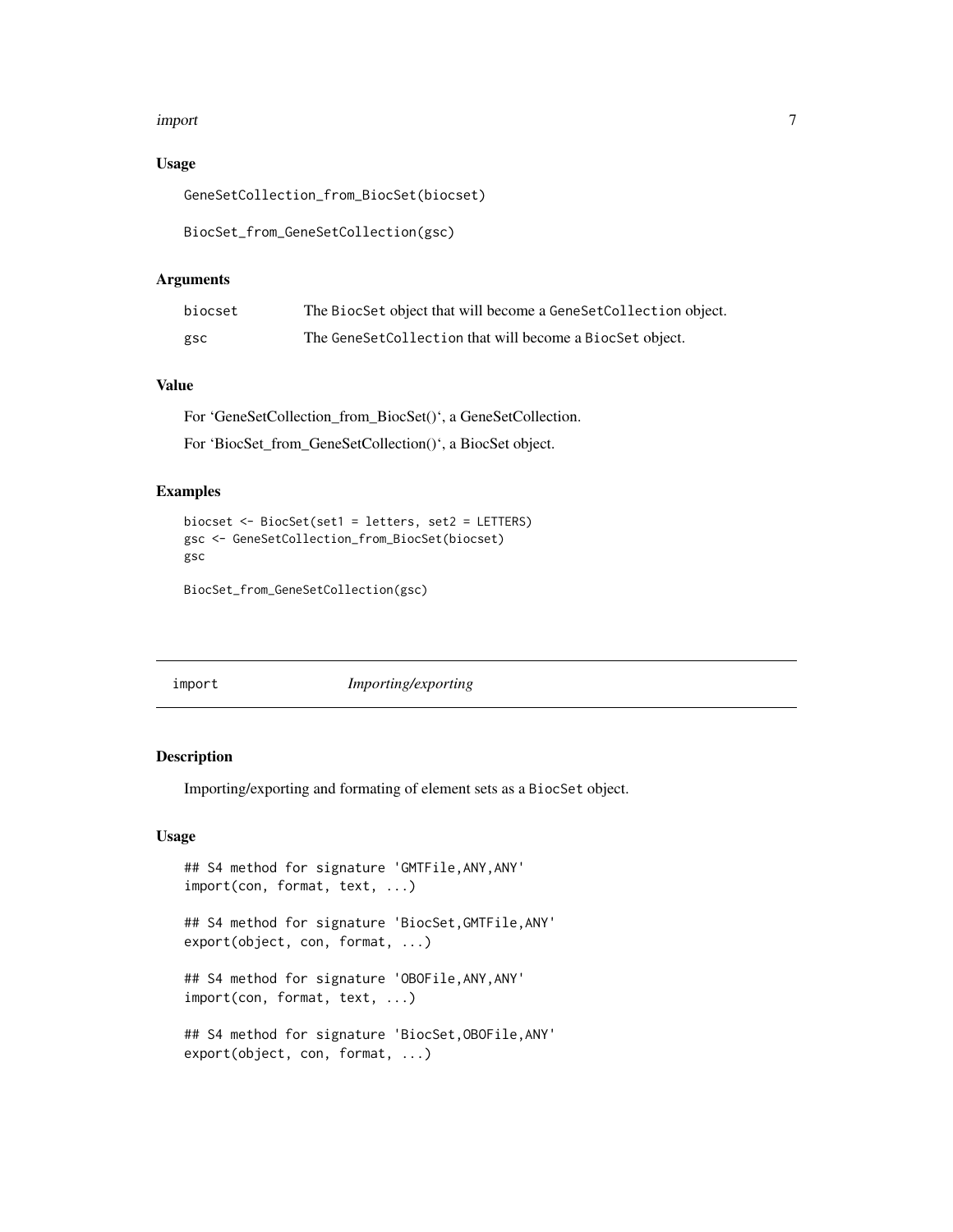### <span id="page-7-0"></span>Arguments

| con        | For import, the file name or URL the element set is loaded from. For export,<br>the file name or URL the element set is written to. |
|------------|-------------------------------------------------------------------------------------------------------------------------------------|
| format     | For import, the format of the input. For export, the format of the output.                                                          |
| text       | If con is missing this is a character vector directly providing the element set that<br>should be imported.                         |
| $\ddots$ . | Parameters to pass to the format-specific method                                                                                    |
| object     | For 'export()', the object to be exported.                                                                                          |

### Value

For 'import()', a BiocSet object

For 'export()', a GMTFile object representing the location where the BiocSet object was written to

### Examples

```
gmtFile <- system.file(package = "BiocSet", "extdata",
    "hallmark.gene.symbol.gmt")
tbl <- import(gmtFile)
tbl2 <- BiocSet(set1 = letters, set2 = LETTERS)
fl <- tempfile(fileext = ".gmt")
gmt <- export(tbl2, fl)
oboFile <- system.file(package = "BiocSet", "extdata", "sample_go.obo")
tst_obo <- import(oboFile)
fl <- system.file("extdata", "sample_go.obo", package = "BiocSet")
tbl <- import(fl)
new_fl <- tempfile(fileext = ".obo")
obo <- export(tbl, new_fl)
```
intersect\_single *Intersect on a single* BiocSet *object*

### Description

This function performs an intersection within a single BiocSet object.

### Usage

intersect\_single(x, ...)

| X        | A BiocSet object.                        |
|----------|------------------------------------------|
| $\cdots$ | Additional arguments passed to function. |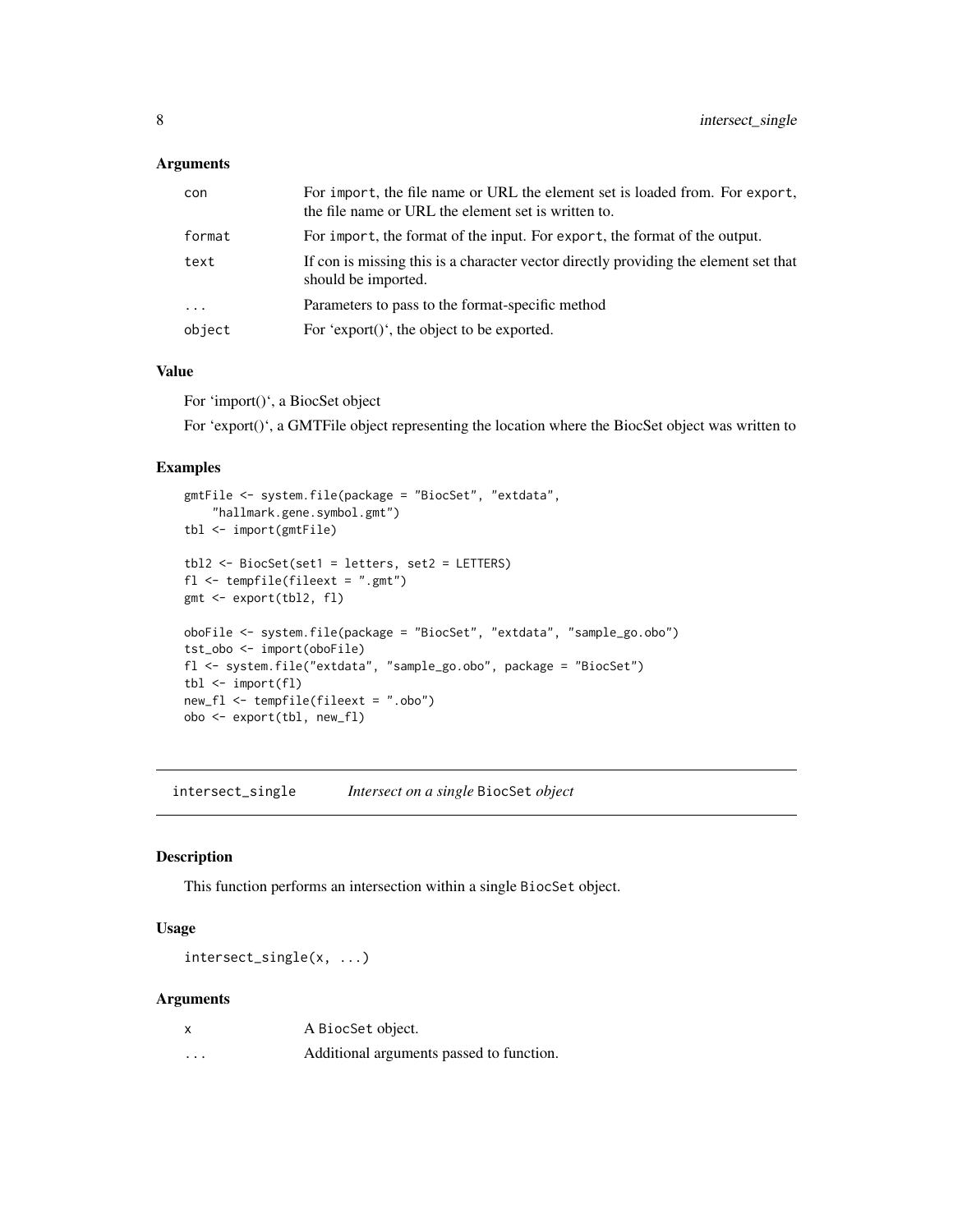### <span id="page-8-0"></span>mapping\_element 9

### Value

A BiocSet object with a single set 'intersect' and interesected elements from x.

### Examples

```
es1 <- BiocSet(set1 = letters[c(1:10)], set2 = letters[c(4:20)])
intersect_single(es1)
```

| mapping_element | Functions for mapping elements in the element tibble to different id |
|-----------------|----------------------------------------------------------------------|
|                 | types                                                                |

### Description

Functions for dealing with unique mapping and multiple mapping. map\_add\_element will add the mapping as a new column instead of overwriting the current one used for the mapping.

### Usage

```
map_unique(es, org, from, to)
map_multiple(
  es,
 org,
  from,
  to,
 multi = c("list", "filter", "asNA", "CharacterList")
)
```

```
map_add_element(es, org, from, add)
```

| es    | The BiocSet objec to map the elements on.                                                                                                                                                     |
|-------|-----------------------------------------------------------------------------------------------------------------------------------------------------------------------------------------------|
| org   | The AnnotationDbi object to identify keys/mappings from.                                                                                                                                      |
| from  | A character to indicate which identifier to map from.                                                                                                                                         |
| to    | A character to indicate which identifier to map to.                                                                                                                                           |
| multi | How should multiple values be returned? Options include:                                                                                                                                      |
|       | • list: This will just return a list object to the end user.                                                                                                                                  |
|       | • filter: This will remove all elements that contain multiple matches and will<br>therefore return a shorter vector than what came in whenever some of the<br>keys match more than one value. |
|       | • as NA: This will return an NA value whenever there are multiple matches.                                                                                                                    |
|       | • CharacterList: This just returns a SimpleCharacterList object.                                                                                                                              |
|       | • FUN: A function can be supplied to the 'multiVals' argument for custom<br>behaviors.                                                                                                        |
| add   | The id to add to the BiocSet object.                                                                                                                                                          |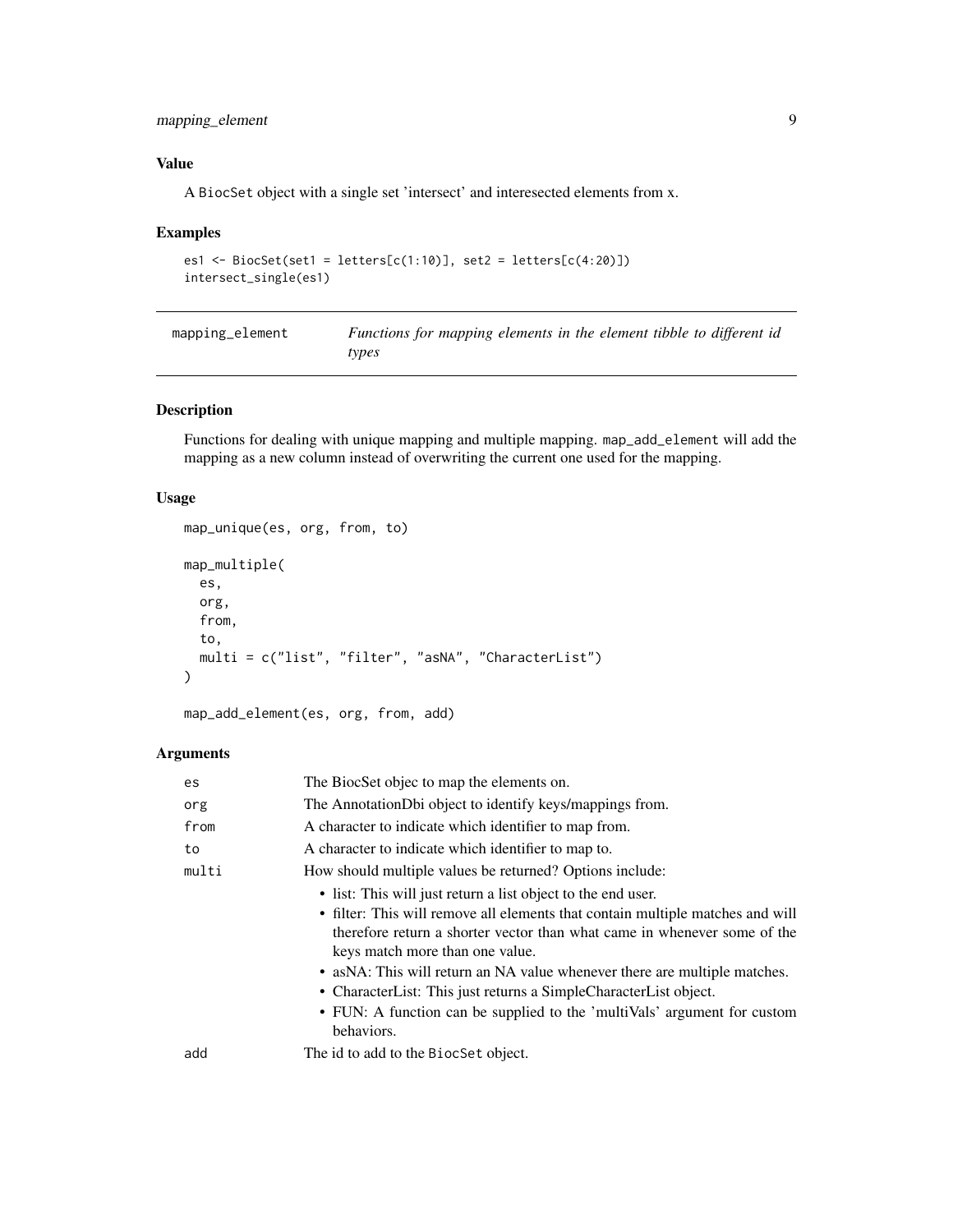<span id="page-9-0"></span>Value

For map\_unique, a BiocSet object with unique elements.

For map\_multiple, a BiocSet object with multiple mappings for certain elements.

For map\_add\_element, a BiocSet object with a new column in the element tibble with the mapping of the new id type.

### Examples

```
library(org.Hs.eg.db)
es <- BiocSet(set1 = c("C5", "GANC"), set2 = c("AFM", "CGB1", "ADAM32"))
map_unique(es, org.Hs.eg.db, "SYMBOL", "ENTREZID")
map_multiple(es, org.Hs.eg.db, "SYMBOL", "ENSEMBLTRANS", "asNA")
map <- map_add_element(es, org.Hs.eg.db, "SYMBOL", "ENTREZID")
es %>% mutate_element(entrez = map)
```
mapping\_set *Functions for mapping sets in the set tibble to different id types*

#### Description

Functions for creating BiocSet objects from GO sets and KEGG sets, and creating a new set mapping from a current BiocSet object. map\_add\_set will add the mapping as a new column instead of overwriting the current one used for the mapping.

#### Usage

```
go_sets(org, from, go = c("G0", "GOLD"), evidence = NULL, ontology = NULL)kegg_sets(species)
map_set(.data, from, to)
map_add_set(.data, org, from, add)
```

| org      | The AnnotationDbi object to identify keys/mappings from.                                                                           |
|----------|------------------------------------------------------------------------------------------------------------------------------------|
| from     | A character to indicate which identifier to map from.                                                                              |
| go       | A character to indicate the column name for the GO ids. Default is "GO".                                                           |
| evidence | A character to indicate the evidence codes for GO associations with a gene of<br>interest. Default is all possible evidence codes. |
| ontology | A character to indicate which Gene Ontology to use. Default is BP, CC, and MF.                                                     |
| species  | Which species the pathways are from.                                                                                               |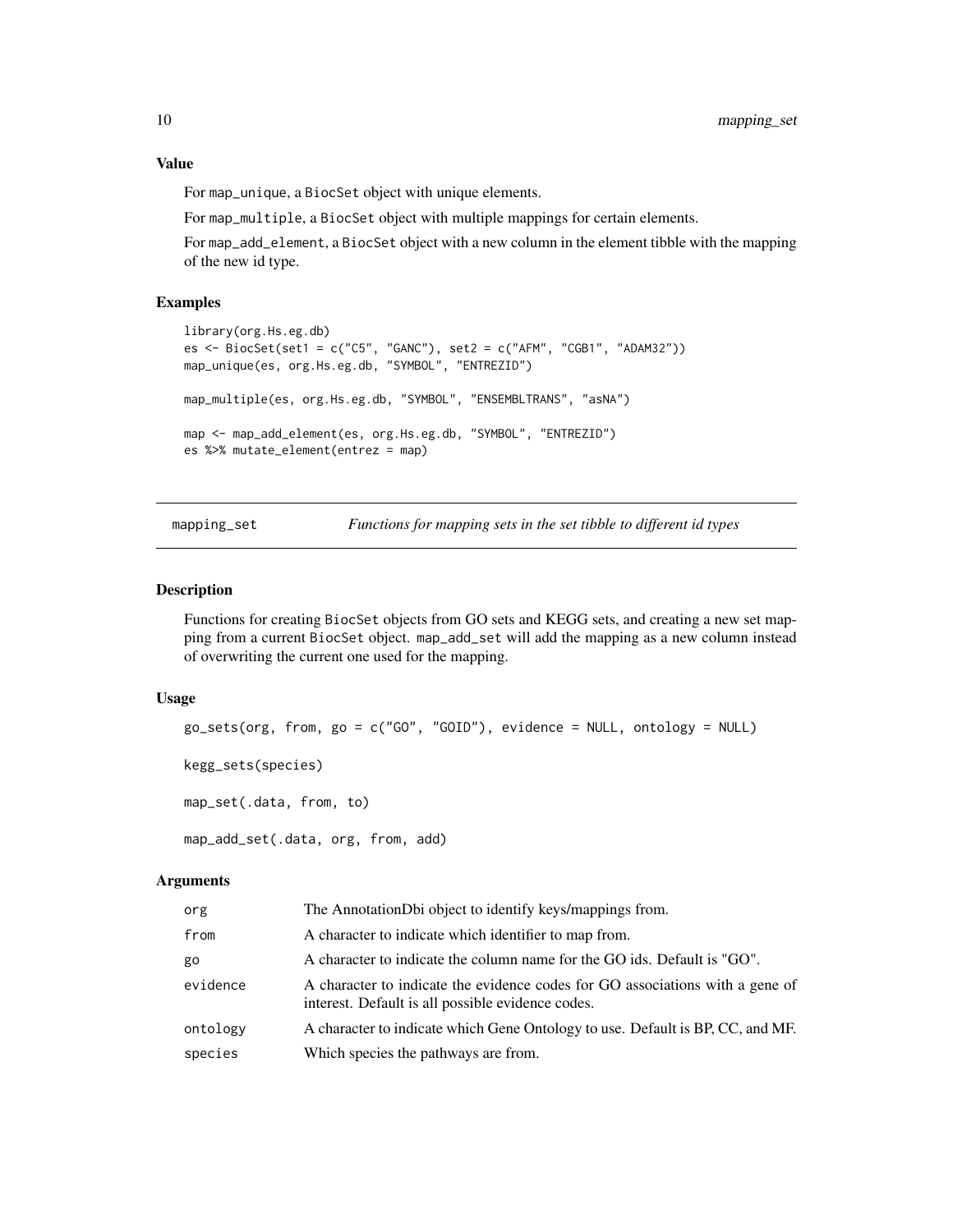#### <span id="page-10-0"></span> $OBOS$ et 11

| .data | The BiocSet object that contains the set tibble being mapped. |
|-------|---------------------------------------------------------------|
| to    | A character to indicate which identifier to map to.           |
| add   | The id to add to the BiocSet object.                          |

### Value

For go\_sets, a BiocSet object with GO ids as the set ids.

For kegg\_sets, a BiocSet object with Entrez IDs reported as elements (default from KEGGREST) and KEGG pathways as sets.

For map\_set, a BiocSet object with the mapped set present in the set tibble.

For map\_add\_set, a BiocSet object with a new column in the set tibble with the mapping of the new id type.

### Examples

```
library(org.Hs.eg.db)
go <- go_sets(org.Hs.eg.db, "ENSEMBL")
kegg_sets("hsa")
es <- BiocSet(set1 = letters, set2 = LETTERS)
es %>% map_set("set1", "foo")
library(GO.db)
map <- map_add_set(go, GO.db, "GOID", "DEFINITION")
go %>% mutate_set(definition = map)
```
OBOSet *OBOSet class*

### Description

A class representing the 'OBO' file format as a BiocSet.

### Usage

```
OBOSet(elementset, element, set, metadata)
```

| elementset | A tibble with element set information.                               |
|------------|----------------------------------------------------------------------|
| element    | A tibble with element information.                                   |
| set        | A tibble with set information.                                       |
| metadata   | A tibble with key-value pairs describing OBO file format header data |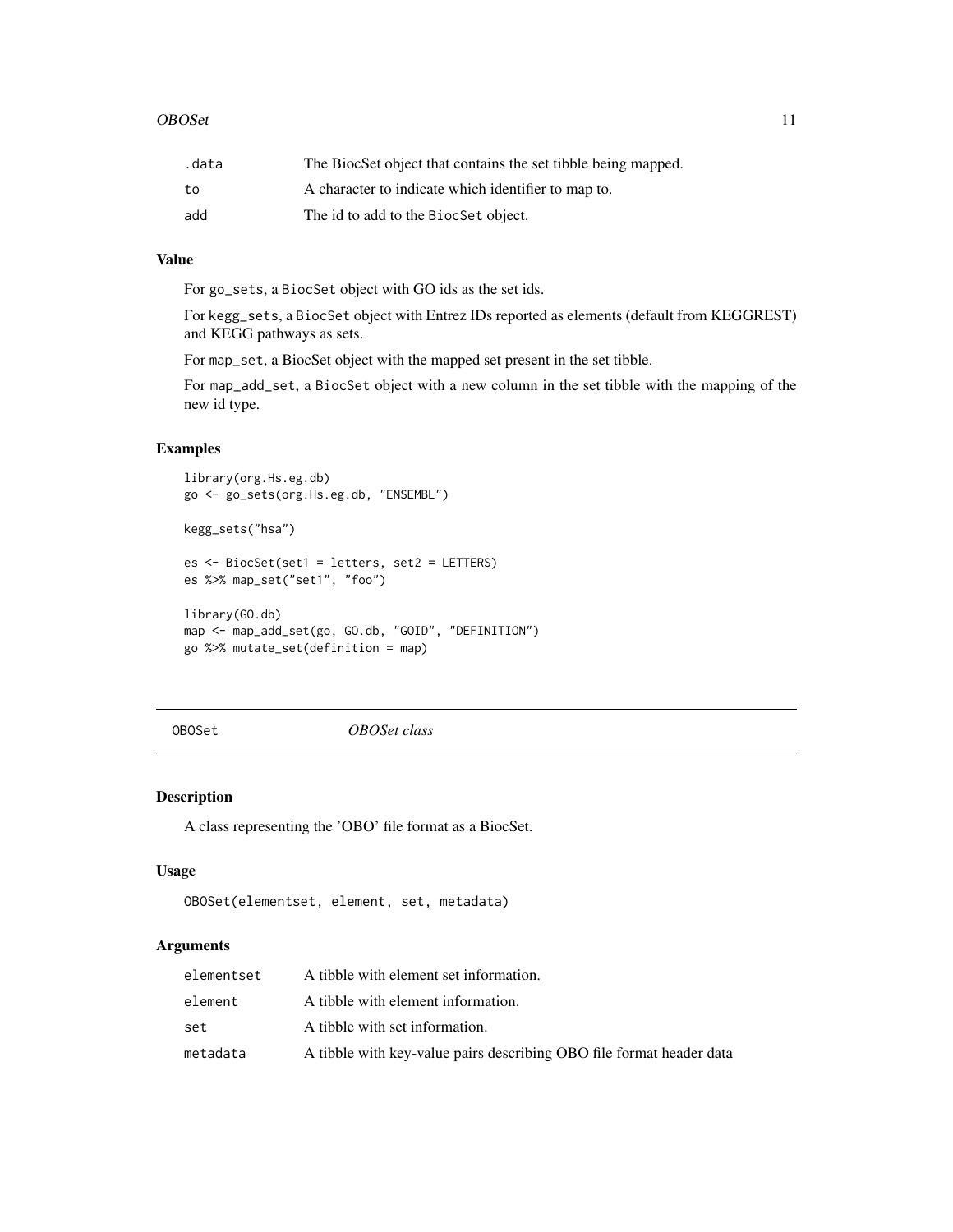### <span id="page-11-0"></span>Value

An S4 OBOOSet object. OBO sets conform to the 'obo' file format, with OBO 'Term' entries corresponding to elements. Parent / child relationships (e.g., 'is\_a') are summarized as 'parents', 'ancestors', and 'children' character list columns of 'set'.

### Examples

```
OBOSet()
oboFile <- system.file(package = "BiocSet", "extdata", "sample_go.obo")
import(oboFile)
```
obo\_relations *Functions to display relationships of an* OBOSet *object*

### Description

These functions will display the relationships (children, parents, or ancestors) for either the elements or the sets of an OBOSet object.

#### Usage

```
oboset_element_children(oboset)
```
oboset\_element\_parents(oboset)

oboset\_element\_ancestors(oboset)

oboset\_set\_children(oboset)

oboset\_set\_parents(oboset)

oboset\_set\_ancestors(oboset)

#### **Arguments**

oboset The OBOSet of interest.

#### Value

A 2 column tibble.

### Examples

```
oboFile <- system.file("extdata", "sample_go.obo", package = "BiocSet")
obo <- import(oboFile)
oboset_element_children(obo)
```
oboset\_element\_parents(obo)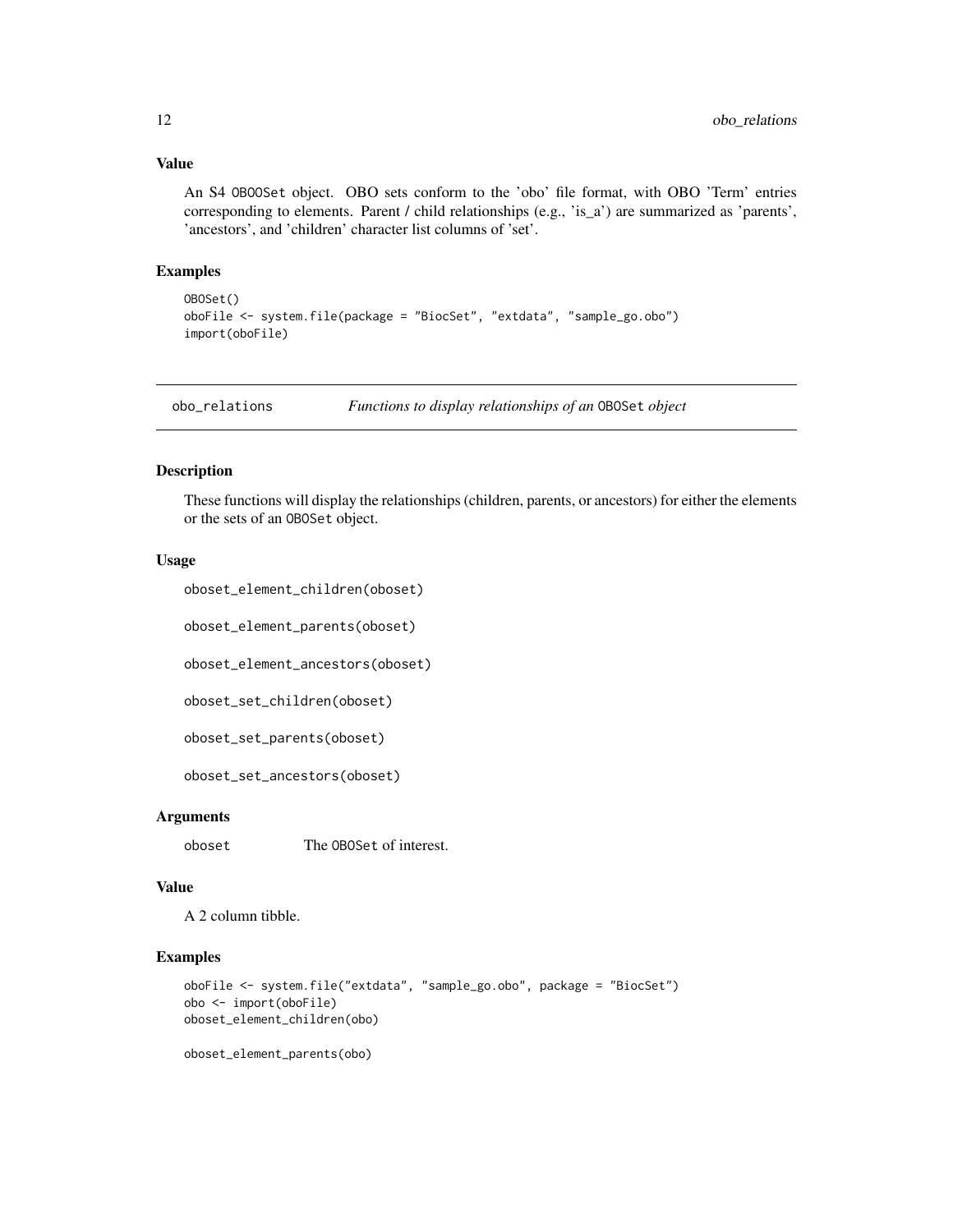#### <span id="page-12-0"></span>set\_funs 13

oboset\_element\_ancestors(obo)

oboset\_set\_children(obo)

oboset\_set\_parents(obo)

oboset\_set\_ancestors(obo)

set\_funs *Functions applied to sets in a* BiocSet *object*

### Description

All of the major methods applied to a BiocSet object can be explicitly applied to the set tibble. These functions bypass the need to use the es\_activate function by indicating what function should be used on the element tibble.

#### Usage

filter\_set(.data, ...) select\_set(.data, ...) mutate\_set(.data, ...) summarise\_set(.data, ...) arrange\_set(.data, ...) left\_join\_set(.data, ...) tibble\_from\_set(.data, how = unlist)

data.frame\_from\_set(.data, how = unlist)

### Arguments

| .data                   | A BiocSet object.                           |
|-------------------------|---------------------------------------------|
| $\cdot$ $\cdot$ $\cdot$ | Additional argument passed to the function. |
| how                     | Multiple entries will become a list.        |

### Value

A BiocSet object.

For tibble\_from\_set, a tibble.

For data.frame\_from\_set, a data.frame.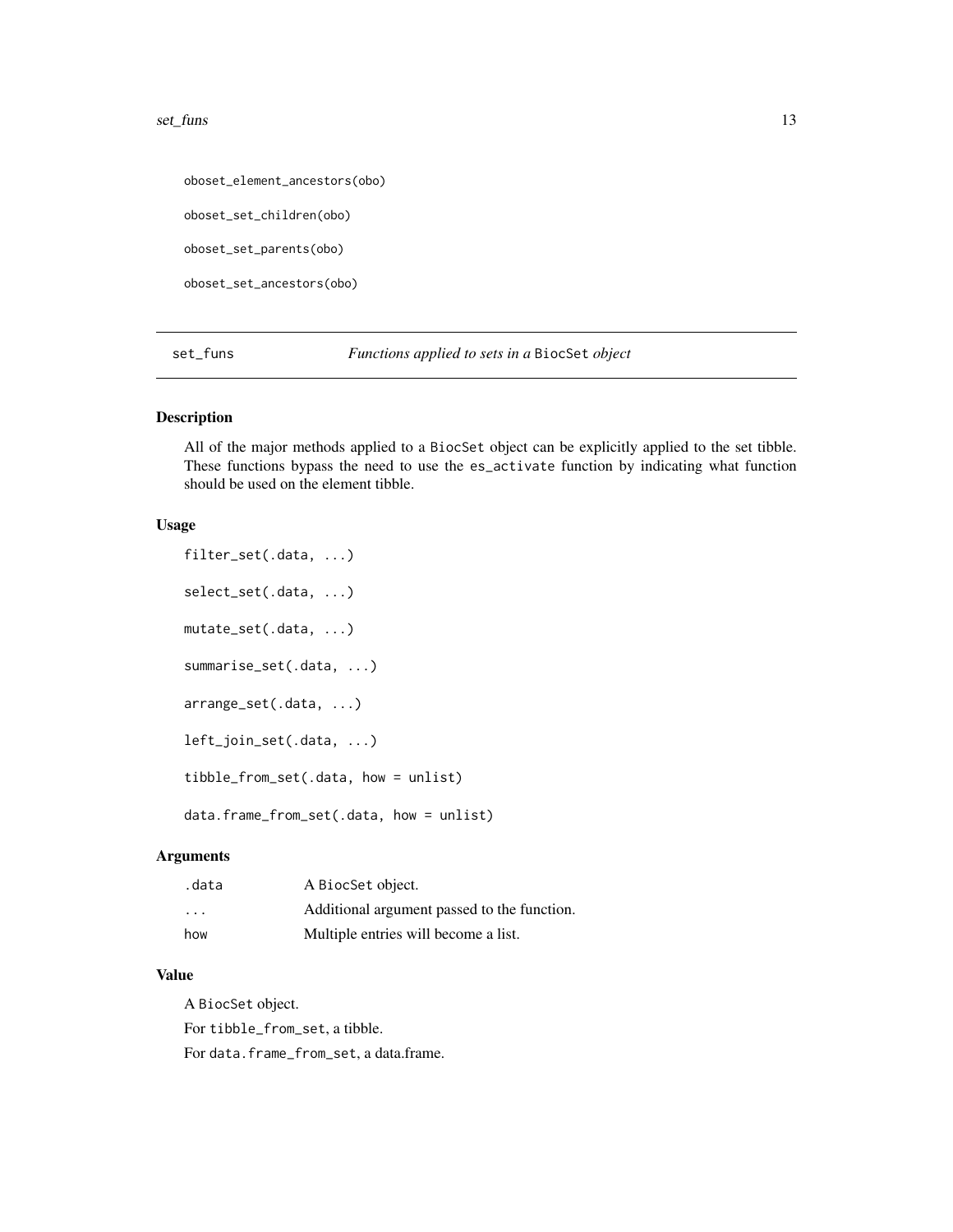#### Examples

```
es <- BiocSet(set1 = letters, set2 = LETTERS)
filter_set(es, set == "set1")
es %>% select_set(set)
es %>% mutate_set(pval = rnorm(1:2))
es %>% summarise_set(n = n())
es %>% arrange_set(desc(set))
tbl <- tibble(x = 10:11, y = c("set1", "set2"))
es \leq BiocSet(set1 = letters[c(1,3,5)], set2 = letters[c(2,4)])
left\_join\_set(es, thl, by = c(set = "y")tibble_from_set(es)
data.frame_from_set(es)
```
union\_single *Union on a single* BiocSet *object*

### Description

This function performs a union within a single BiocSet object.

#### Usage

union\_single(x, ...)

### Arguments

| $\boldsymbol{\mathsf{x}}$ | A BiocSet object.                        |
|---------------------------|------------------------------------------|
| .                         | Additional arguments passed to function. |

### Value

For union\_single, a BiocSet object with a single set union and unioned elements from x.

### Examples

```
es3 <- BiocSet(set1 = letters[c(1:10)], set2 = letters[c(4:20)])
union_single(es3)
```
<span id="page-13-0"></span>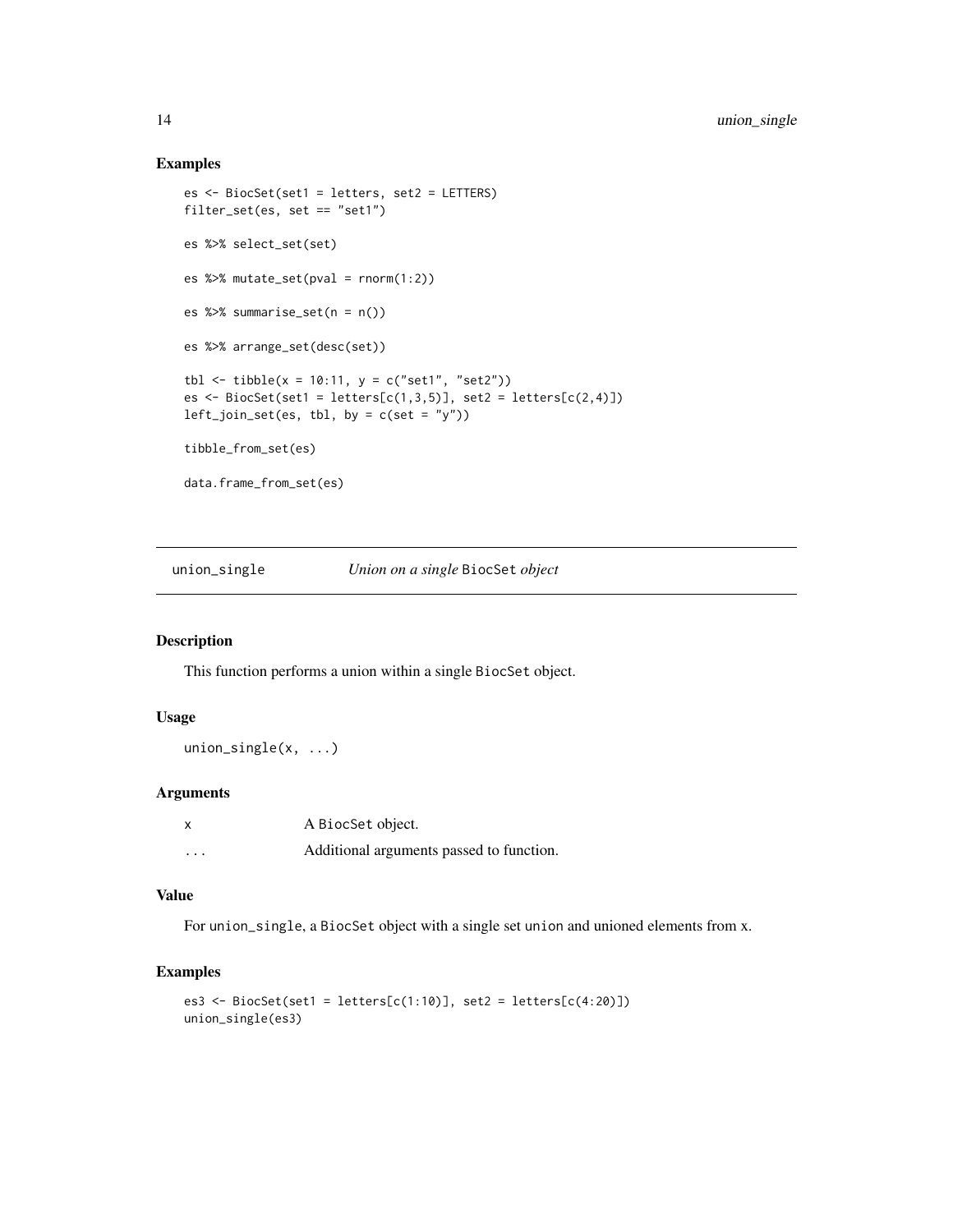<span id="page-14-0"></span>

### Description

Functions to access reference urls for different identifiers

### Usage

```
url_ref_element(es)
url_ref_set(es)
url_ref(es)
```
### Arguments

es A BiocSet object that the reference urls should be added to.

### Value

For url\_ref\_element, a BiocSet object with the url column added to the element tibble.

For url\_ref\_set, a BiocSet object with the url column added to the set tibble.

For url\_ref, a BiocSet object with the url column added to both the element and set tibbles.

### Examples

```
es <- BiocSet("GO:0000002" = c("TP53", "TNF"), "GO:0000003" = c("IL6"))
url_ref_element(es)
url_ref_set(es)
url_ref(es)
```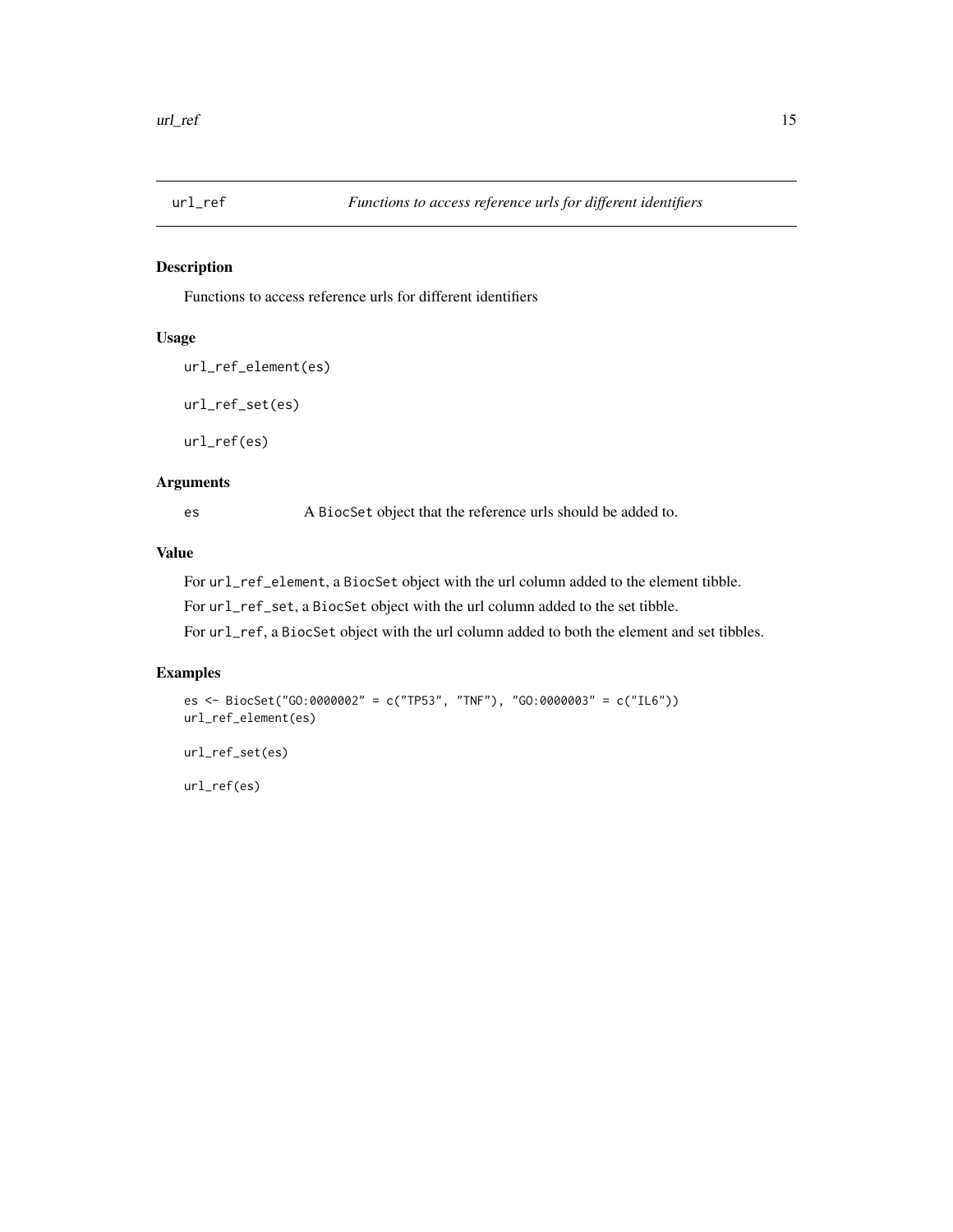# <span id="page-15-0"></span>**Index**

```
arrange_element (element_funs), 5
arrange_elementset (elementset_funs), 4
arrange_set (set_funs), 13
BiocSet, 2
BiocSet-class (BiocSet), 2
BiocSet_from_elementset (BiocSet), 2
BiocSet_from_GeneSetCollection
        (genesetcollection), 6
coerce, 4
coerce,BiocSet,list-method (coerce), 4
data.frame_from_element (element_funs),
        5
data.frame_from_elementset
        (elementset_funs), 4
data.frame_from_set (set_funs), 13
element_funs, 5
elementset_funs, 4
es_element (BiocSet), 2
es_element,BiocSet-method (BiocSet), 2
es_elementset (BiocSet), 2
es_elementset,BiocSet-method (BiocSet),
        2
es_set (BiocSet), 2
es_set,BiocSet-method (BiocSet), 2
export,BiocSet,GMTFile,ANY-method
        (import), 7
export,BiocSet,OBOFile,ANY-method
        (import), 7
filter_element (element_funs), 5
filter_elementset (elementset_funs), 4
filter_set (set_funs), 13
genesetcollection, 6
GeneSetCollection_from_BiocSet
        (genesetcollection), 6
go_sets (mapping_set), 10
```
import, [7](#page-6-0) import,GMTFile,ANY,ANY-method *(*import*)*, [7](#page-6-0) import,OBOFile,ANY,ANY-method *(*import*)*, [7](#page-6-0) intersect\_single, [8](#page-7-0) kegg\_sets *(*mapping\_set*)*, [10](#page-9-0) left\_join\_element *(*element\_funs*)*, [5](#page-4-0) left\_join\_elementset *(*elementset\_funs*)*, [4](#page-3-0) left\_join\_set *(*set\_funs*)*, [13](#page-12-0) map\_add\_element *(*mapping\_element*)*, [9](#page-8-0) map\_add\_set *(*mapping\_set*)*, [10](#page-9-0) map\_multiple *(*mapping\_element*)*, [9](#page-8-0) map\_set *(*mapping\_set*)*, [10](#page-9-0) map\_unique *(*mapping\_element*)*, [9](#page-8-0) mapping\_element, [9](#page-8-0) mapping\_set, [10](#page-9-0) mutate\_element *(*element\_funs*)*, [5](#page-4-0) mutate\_elementset *(*elementset\_funs*)*, [4](#page-3-0) mutate\_set *(*set\_funs*)*, [13](#page-12-0) obo\_relations, [12](#page-11-0) OBOSet, [11](#page-10-0) OBOSet-class *(*OBOSet*)*, [11](#page-10-0) oboset\_element\_ancestors *(*obo\_relations*)*, [12](#page-11-0) oboset\_element\_children *(*obo\_relations*)*, [12](#page-11-0) oboset\_element\_parents *(*obo\_relations*)*, [12](#page-11-0) oboset\_set\_ancestors *(*obo\_relations*)*, [12](#page-11-0) oboset\_set\_children *(*obo\_relations*)*, [12](#page-11-0) oboset\_set\_parents *(*obo\_relations*)*, [12](#page-11-0) select\_element *(*element\_funs*)*, [5](#page-4-0) select\_elementset *(*elementset\_funs*)*, [4](#page-3-0) select\_set *(*set\_funs*)*, [13](#page-12-0)